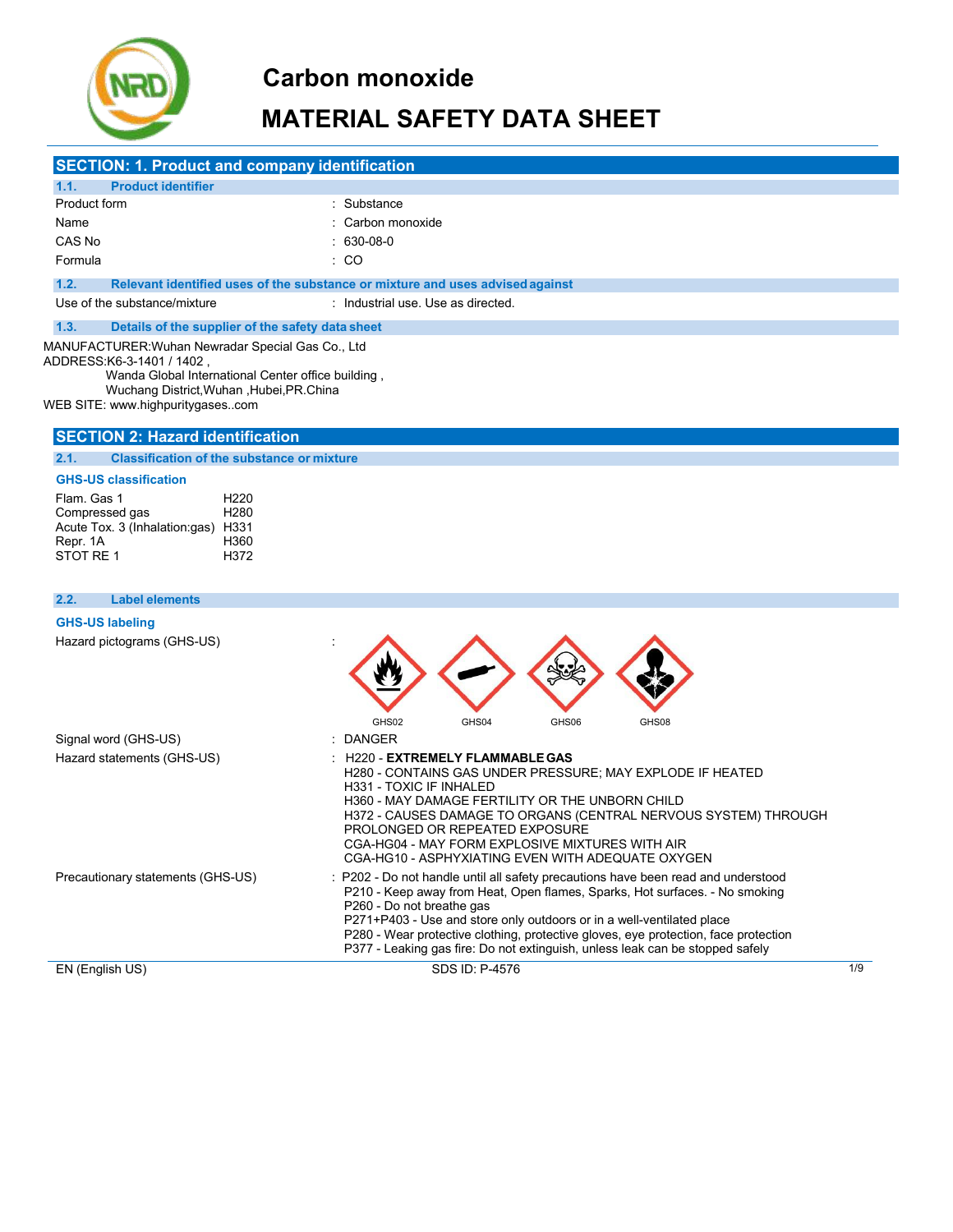

### **MATERIAL SAFETY DATA SHEET**

- P381 Eliminate all ignition sources if safe to do so
- P405 Store locked up
- P501 Dispose of contents/container in accordance with container Supplier/owner instructions
- CGA-PG05 Use a back flow preventive device in the piping
- CGA-PG12 Do not open valve until connected to equipment prepared for use
- CGA-PG06 Close valve after each use and when empty
- CGA-PG02 Protect from sunlight when ambient temperature exceeds 52°C (125°F)

| 2.3.           | <b>Other hazards</b>                  |                                                                                                                                                  |
|----------------|---------------------------------------|--------------------------------------------------------------------------------------------------------------------------------------------------|
| classification | Other hazards not contributing to the | : Chemical asphyxiant. Exposure to low concentrations for extended periods may result in<br>dizziness or unconsciousness, and may lead to death. |
| 2.4.           | Unknown acute toxicity (GHS US)       |                                                                                                                                                  |
|                |                                       |                                                                                                                                                  |

No data available

|                | <b>SECTION 3: Composition/Information on ingredients</b>                   |                                                                                              |     |                                                                                                                                                                                                                                                                                               |
|----------------|----------------------------------------------------------------------------|----------------------------------------------------------------------------------------------|-----|-----------------------------------------------------------------------------------------------------------------------------------------------------------------------------------------------------------------------------------------------------------------------------------------------|
| 3.1.           | <b>Substance</b>                                                           |                                                                                              |     |                                                                                                                                                                                                                                                                                               |
| <b>Name</b>    |                                                                            | <b>Product identifier</b>                                                                    | %   |                                                                                                                                                                                                                                                                                               |
|                | Carbon monoxide<br>(Main constituent)                                      | (CAS No) 630-08-0                                                                            | 100 |                                                                                                                                                                                                                                                                                               |
| 3.2.           | <b>Mixture</b>                                                             |                                                                                              |     |                                                                                                                                                                                                                                                                                               |
| Not applicable |                                                                            |                                                                                              |     |                                                                                                                                                                                                                                                                                               |
|                | <b>SECTION 4: First aid measures</b>                                       |                                                                                              |     |                                                                                                                                                                                                                                                                                               |
| 4.1.           | <b>Description of first aid measures</b>                                   |                                                                                              |     |                                                                                                                                                                                                                                                                                               |
|                | First-aid measures after inhalation                                        | physician.                                                                                   |     | Remove to fresh air and keep at rest in a position comfortable for breathing. If not breathing,<br>give artificial respiration. If breathing is difficult, trained personnel should give oxygen. Call a                                                                                       |
|                | First-aid measures after skin contact                                      |                                                                                              |     | : Wash with plenty of soap and water. If skin irritation occurs: Get medical advice/attention.                                                                                                                                                                                                |
|                | First-aid measures after eye contact                                       |                                                                                              |     | : Immediately flush eyes thoroughly with water for at least 15 minutes. Hold the eyelids open and<br>away from the eyeballs to ensure that all surfaces are flushed thoroughly. Contact an<br>ophthalmologist immediately If eye irritation persists: Get immediate medical attention.        |
|                | First-aid measures after ingestion                                         | : Not expected to be a primary route of exposure.                                            |     |                                                                                                                                                                                                                                                                                               |
| 4.2.           | Most important symptoms and effects, both acute and delayed                |                                                                                              |     |                                                                                                                                                                                                                                                                                               |
|                | Symptoms/injuries                                                          | to low concentrations of carbon monoxide can kill.                                           |     | Effects are due to lack of oxygen. Moderate concentrations may cause headache, drowsiness,<br>dizziness, excitation, excess salivation, vomiting, and unconsciousness. Prolonged exposure                                                                                                     |
| 4.3.           | Indication of any immediate medical attention and special treatment needed |                                                                                              |     |                                                                                                                                                                                                                                                                                               |
|                |                                                                            | No additional information available                                                          |     |                                                                                                                                                                                                                                                                                               |
|                | <b>SECTION 5: Firefighting measures</b>                                    |                                                                                              |     |                                                                                                                                                                                                                                                                                               |
| 5.1.           | <b>Extinguishing media</b>                                                 |                                                                                              |     |                                                                                                                                                                                                                                                                                               |
|                | Suitable extinguishing media                                               | : Carbon dioxide, Dry chemical, Water spray or fog.                                          |     |                                                                                                                                                                                                                                                                                               |
| 5.2.           | Special hazards arising from the substance or mixture                      |                                                                                              |     |                                                                                                                                                                                                                                                                                               |
| Fire hazard    |                                                                            | <b>EXTREMELY FLAMMABLE GAS.</b>                                                              |     |                                                                                                                                                                                                                                                                                               |
|                |                                                                            | Carbon monoxide cannot be detected by odor. May form<br>container to a well-ventilated area. |     | explosive mixtures with air. Toxic, flammable gas may spread. Before entering area, especially<br>a confined area, check atmosphere with an appropriate gas-specific device. Reduce gas with<br>fog or fine water spray. Shut off source of gas flow if safe to do so. Ventilate area or move |
|                | <b>Explosion hazard</b>                                                    |                                                                                              |     | <b>EXTREMELY FLAMMABLE GAS.</b> Forms explosive mixtures with air and oxidizing agents.                                                                                                                                                                                                       |
| Reactivity     |                                                                            |                                                                                              |     | : No reactivity hazard other than the effects described in sub-sections below.                                                                                                                                                                                                                |
|                |                                                                            |                                                                                              |     |                                                                                                                                                                                                                                                                                               |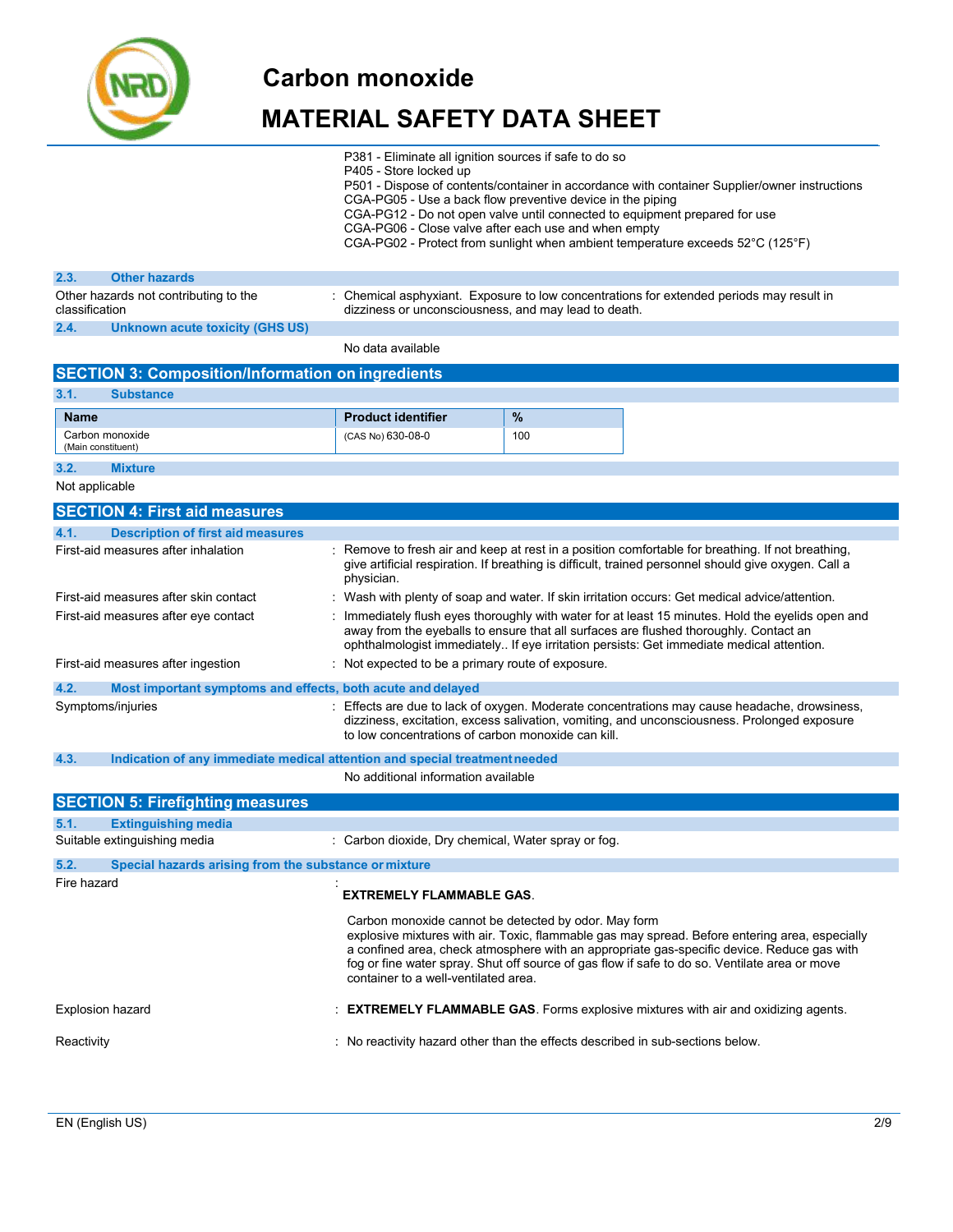

| 5.3.             | <b>Advice for firefighters</b>                       |                                                                                                                                                                                                                                                                                                                                                                                                                                                                                                                                                                                                                                                                                                  |  |
|------------------|------------------------------------------------------|--------------------------------------------------------------------------------------------------------------------------------------------------------------------------------------------------------------------------------------------------------------------------------------------------------------------------------------------------------------------------------------------------------------------------------------------------------------------------------------------------------------------------------------------------------------------------------------------------------------------------------------------------------------------------------------------------|--|
|                  | Firefighting instructions                            | Evacuate all personnel from the danger area. Use self-contained breathing apparatus (SCBA)<br>and protective clothing. Immediately cool containers with water from maximum distance. Stop<br>flow of gas if safe to do so, while continuing cooling water spray. Remove ignition sources if<br>safe to do so. Remove containers from area of fire if safe to do so. On-site fire brigades must<br>comply with OSHA 29 CFR 1910.156 and applicable standards under 29 CFR 1910 Subpart<br>L-Fire Protection.                                                                                                                                                                                      |  |
|                  | Protection during firefighting                       | : Compressed gas: asphyxiant. Suffocation hazard by lack of oxygen.                                                                                                                                                                                                                                                                                                                                                                                                                                                                                                                                                                                                                              |  |
|                  | Special protective equipment for fire fighters       | : Standard protective clothing and equipment (Self Contained Breathing Apparatus) for fire<br>fighters.                                                                                                                                                                                                                                                                                                                                                                                                                                                                                                                                                                                          |  |
| Specific methods |                                                      | If venting or leaking gas catches fire, do not extinguish flames. Flammable vapors may spread<br>from leak, creating an explosive reignition hazard. Vapors can be ignited by pilot lights, other<br>flames, smoking, sparks, heaters, electrical equipment, static discharge, or other ignition<br>sources at locations distant from product handling point. Explosive atmospheres may linger.<br>Before entering an area, especially a confined area, check the atmosphere with an appropriate<br>device.                                                                                                                                                                                      |  |
|                  | Other information                                    | : Containers are equipped with a pressure relief device. (Exceptions may exist where authorized<br>by DOT.).                                                                                                                                                                                                                                                                                                                                                                                                                                                                                                                                                                                     |  |
|                  | <b>SECTION 6: Accidental release measures</b>        |                                                                                                                                                                                                                                                                                                                                                                                                                                                                                                                                                                                                                                                                                                  |  |
| 6.1.             |                                                      | Personal precautions, protective equipment and emergency procedures                                                                                                                                                                                                                                                                                                                                                                                                                                                                                                                                                                                                                              |  |
|                  | General measures                                     | Cannot be detected by odor. DANGER: Flammable, liquefied gas. FORMS EXPLOSIVE<br>MIXTURES WITH AIR. Immediately evacuate all personnel from danger area. Use self-<br>contained breathing apparatus where needed. Remove all sources of ignition if safe to do so.<br>Reduce vapors with fog or fine water spray, taking care not to spread liquid with water. Shut off<br>flow if safe to do so. Ventilate area or move container to a well-ventilated area. Flammable<br>vapors may spread from leak and could explode if reignited by sparks or flames. Explosive<br>atmospheres may linger. Before entering area, especially confined areas, check atmosphere<br>with an appropriate device. |  |
| 6.1.1.           | For non-emergency personnel                          | No additional information available                                                                                                                                                                                                                                                                                                                                                                                                                                                                                                                                                                                                                                                              |  |
| 6.1.2.           | For emergency responders                             | No additional information available                                                                                                                                                                                                                                                                                                                                                                                                                                                                                                                                                                                                                                                              |  |
| 6.2.             | <b>Environmental precautions</b>                     |                                                                                                                                                                                                                                                                                                                                                                                                                                                                                                                                                                                                                                                                                                  |  |
|                  |                                                      | Prevent waste from contaminating the surrounding environment. Prevent soil and water pollution.<br>Dispose of contents/container in accordance with local/regional/national/international regulations.<br>Contact supplier for any special requirements.                                                                                                                                                                                                                                                                                                                                                                                                                                         |  |
| 6.3.             | Methods and material for containment and cleaning up |                                                                                                                                                                                                                                                                                                                                                                                                                                                                                                                                                                                                                                                                                                  |  |
|                  |                                                      | No additional information available                                                                                                                                                                                                                                                                                                                                                                                                                                                                                                                                                                                                                                                              |  |
| 6.4.             | <b>Reference to other sections</b>                   |                                                                                                                                                                                                                                                                                                                                                                                                                                                                                                                                                                                                                                                                                                  |  |
|                  |                                                      | See also sections 8 and 13.                                                                                                                                                                                                                                                                                                                                                                                                                                                                                                                                                                                                                                                                      |  |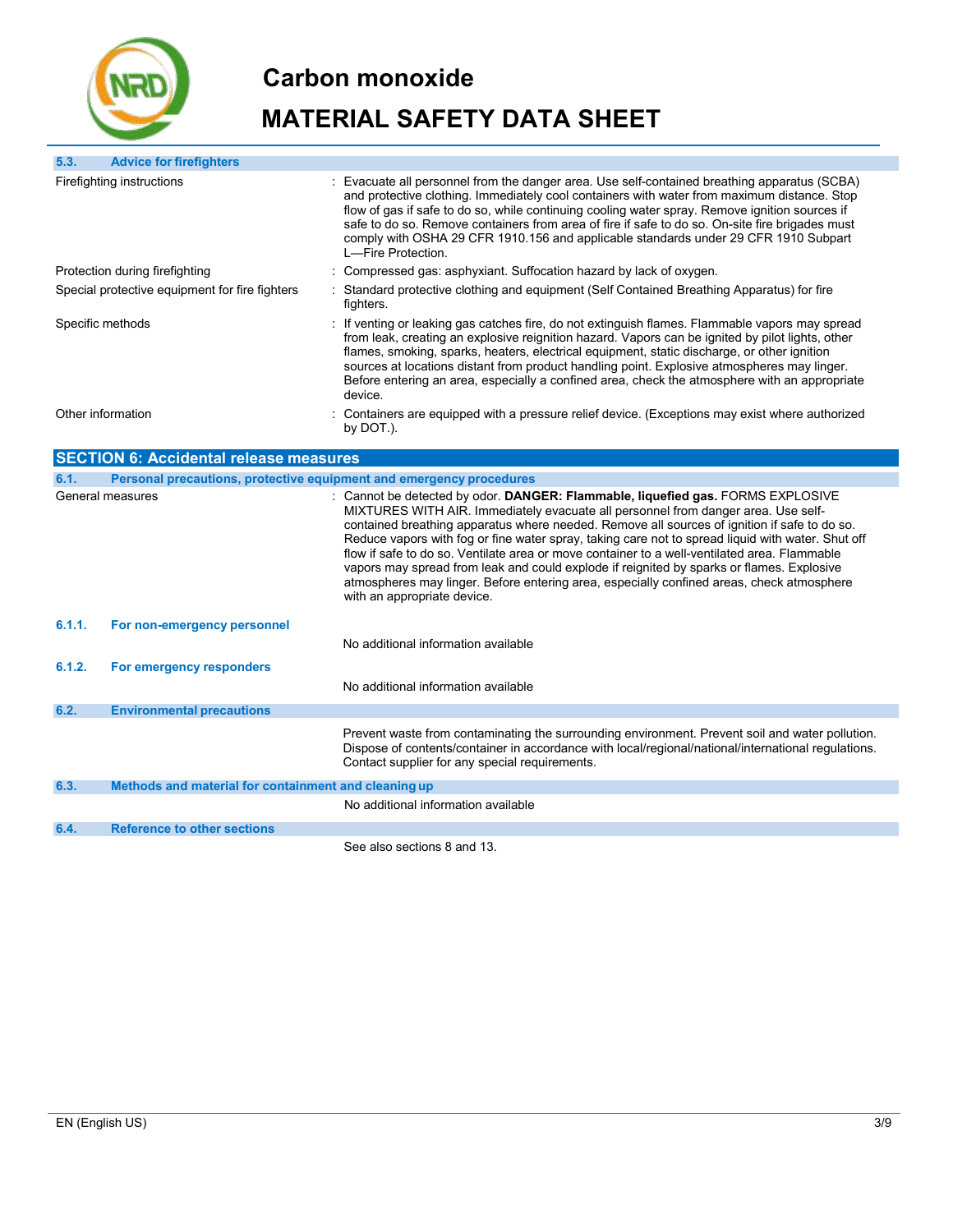

# **MATERIAL SAFETY DATA SHEET**

| <b>SECTION 7: Handling and storage</b> |                                                              |                                                                                                                                                                                                                                                                                                                                                                                                                                                                                                                                                                                                                                                                                                                                                                                                                                                                                                                                                                                                                                                                                                                                       |
|----------------------------------------|--------------------------------------------------------------|---------------------------------------------------------------------------------------------------------------------------------------------------------------------------------------------------------------------------------------------------------------------------------------------------------------------------------------------------------------------------------------------------------------------------------------------------------------------------------------------------------------------------------------------------------------------------------------------------------------------------------------------------------------------------------------------------------------------------------------------------------------------------------------------------------------------------------------------------------------------------------------------------------------------------------------------------------------------------------------------------------------------------------------------------------------------------------------------------------------------------------------|
| 7.1.                                   | <b>Precautions for safe handling</b>                         |                                                                                                                                                                                                                                                                                                                                                                                                                                                                                                                                                                                                                                                                                                                                                                                                                                                                                                                                                                                                                                                                                                                                       |
| Precautions for safe handling          |                                                              | : Keep away from heat, hot surfaces, sparks, open flames and other ignition sources. No<br>smoking. Use only non-sparking tools. Use only explosion-proof equipment                                                                                                                                                                                                                                                                                                                                                                                                                                                                                                                                                                                                                                                                                                                                                                                                                                                                                                                                                                   |
|                                        |                                                              | Use in a closed system                                                                                                                                                                                                                                                                                                                                                                                                                                                                                                                                                                                                                                                                                                                                                                                                                                                                                                                                                                                                                                                                                                                |
|                                        |                                                              | Avoid using pure nickel. Corrosion of pure nickel in carbon monoxide atmospheres exceeds 50<br>mil/yr (1.27 mm/yr) at room temperature                                                                                                                                                                                                                                                                                                                                                                                                                                                                                                                                                                                                                                                                                                                                                                                                                                                                                                                                                                                                |
|                                        |                                                              | Wear leather safety gloves and safety shoes when handling cylinders. Protect cylinders from<br>physical damage; do not drag, roll, slide or drop. While moving cylinder, always keep in place<br>removable valve cover. Never attempt to lift a cylinder by its cap; the cap is intended solely to<br>protect the valve. When moving cylinders, even for short distances, use a cart (trolley, hand<br>truck, etc.) designed to transport cylinders. Never insert an object (e.g, wrench, screwdriver,<br>pry bar) into cap openings; doing so may damage the valve and cause a leak. Use an<br>adjustable strap wrench to remove over-tight or rusted caps. Slowly open the valve. If the<br>valve is hard to open, discontinue use and contact your supplier. Close the container valve<br>after each use; keep closed even when empty. Never apply flame or localized heat directly to<br>any part of the container. High temperatures may damage the container and could cause the<br>pressure relief device to fail prematurely, venting the container contents. For other precautions<br>in using this product, see section 16. |
| 7.2.                                   | Conditions for safe storage, including any incompatibilities |                                                                                                                                                                                                                                                                                                                                                                                                                                                                                                                                                                                                                                                                                                                                                                                                                                                                                                                                                                                                                                                                                                                                       |
| Storage conditions                     |                                                              | Store only where temperature will not exceed 125°F (52°C). Post "No Smoking/No Open<br>Flames" signs in storage and use areas. There must be no sources of ignition. Separate<br>packages and protect against potential fire and/or explosion damage following appropriate<br>codes and requirements (e.g. NFPA 30, NFPA 55, NFPA 70, and/or NFPA 221 in the U.S.) or<br>according to requirements determined by the Authority Having Jurisdiction (AHJ). Always<br>secure containers upright to keep them from falling or being knocked over. Install valve<br>protection cap, if provided, firmly in place by hand when the container is not in use. Store full<br>and empty containers separately. Use a first-in, first-out inventory system to prevent storing full<br>containers for long periods. For other precautions in using this product, see section 16                                                                                                                                                                                                                                                                  |
|                                        |                                                              | <b>OTHER PRECAUTIONS FOR HANDLING, STORAGE, AND USE:</b> When handling product<br>under pressure, use piping and equipment adequately designed to withstand the pressures to<br>be encountered. Never work on a pressurized system. Use a back flow preventive device in the<br>piping. Gases can cause rapid suffocation because of oxygen deficiency; store and use with<br>adequate ventilation. If a leak occurs, close the container valve and blow down the system in a<br>safe and environmentally correct manner in compliance with all international, federal/national,<br>state/provincial, and local laws; then repair the leak. Never place a container where it may<br>become part of an electrical circuit.                                                                                                                                                                                                                                                                                                                                                                                                             |
| 7.3.<br>Specific end use(s)            |                                                              |                                                                                                                                                                                                                                                                                                                                                                                                                                                                                                                                                                                                                                                                                                                                                                                                                                                                                                                                                                                                                                                                                                                                       |

None.

| <b>SECTION 8: Exposure controls/personal protection</b> |                                     |             |  |  |  |
|---------------------------------------------------------|-------------------------------------|-------------|--|--|--|
| 8.1.<br><b>Control parameters</b>                       |                                     |             |  |  |  |
| Carbon monoxide (630-08-0)                              |                                     |             |  |  |  |
| <b>ACGIH</b>                                            | ACGIH TLV-TWA (ppm)                 | 25 ppm      |  |  |  |
| <b>USA OSHA</b>                                         | OSHA PEL (TWA) (mg/m <sup>3</sup> ) | 55 mg/ $m3$ |  |  |  |
| <b>USA OSHA</b>                                         | OSHA PEL (TWA) (ppm)<br>50 ppm      |             |  |  |  |
| <b>USA IDLH</b>                                         | US IDLH (ppm)<br>$1200$ ppm         |             |  |  |  |
| 8.2.<br><b>Exposure controls</b>                        |                                     |             |  |  |  |

| Appropriate engineering controls | Use an explosion-proof local exhaust system with sufficient flow velocity to maintain an   |
|----------------------------------|--------------------------------------------------------------------------------------------|
|                                  | adequate supply of air in the worker's breathing zone. Mechanical/General measures: Use in |
|                                  | a closed system.                                                                           |
| Hand protection                  | : Wear working gloves when handling gas containers.                                        |
| Eve protection                   | Wear safety glasses with side shields.                                                     |
|                                  |                                                                                            |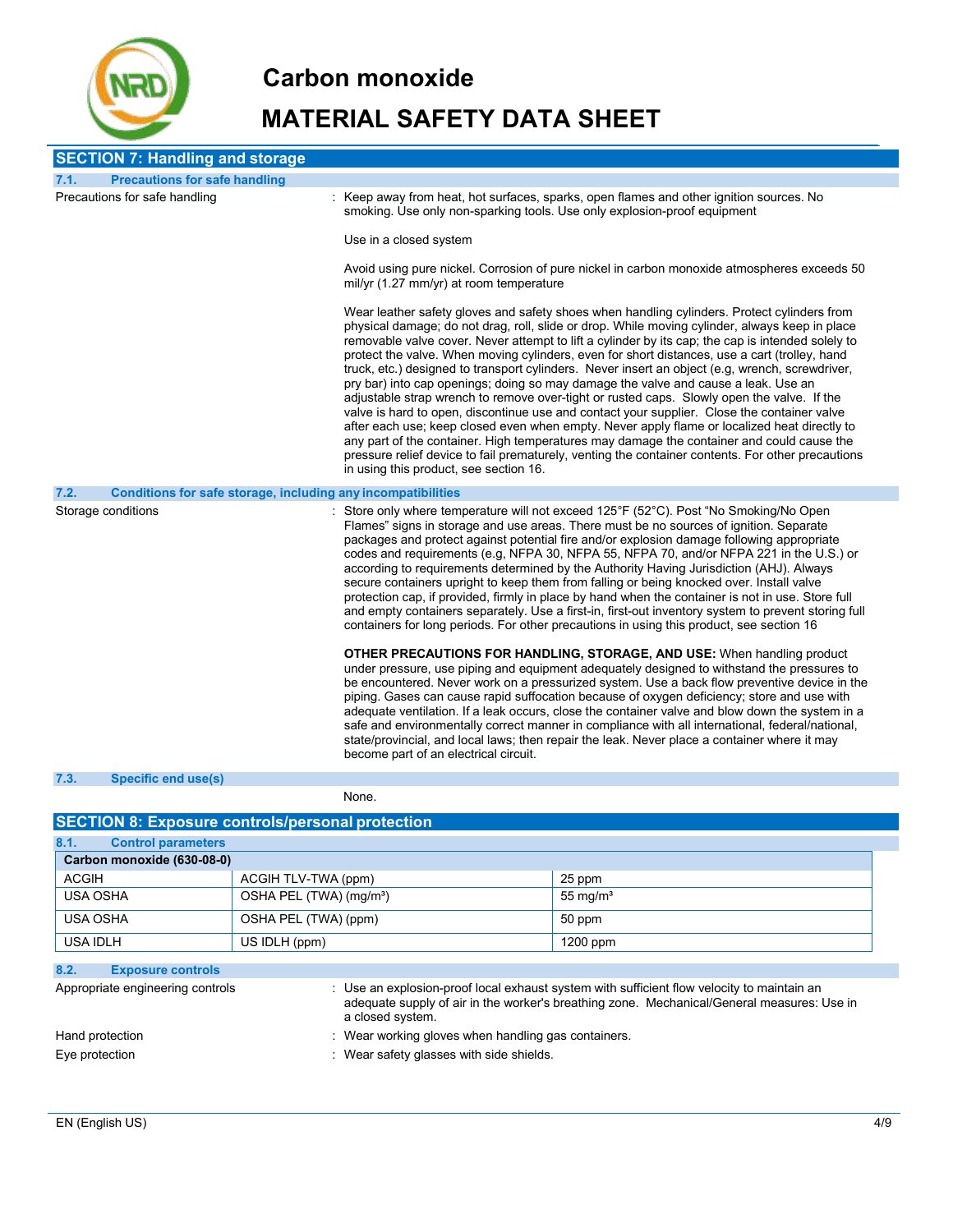

| Skin and body protection                                      | : Wear metatarsal shoes and work gloves for cylinder handling, and protective clothing where<br>needed. Wear appropriate chemical gloves during cylinder changeout or wherever contact with<br>product is possible. Select per OSHA 29 CFR 1910.132, 1910.136, and 1910.138.                                                                                                                                                                                                                                                                                                                 |
|---------------------------------------------------------------|----------------------------------------------------------------------------------------------------------------------------------------------------------------------------------------------------------------------------------------------------------------------------------------------------------------------------------------------------------------------------------------------------------------------------------------------------------------------------------------------------------------------------------------------------------------------------------------------|
| Respiratory protection                                        | When workplace conditions warrant respirator use, follow a respiratory protection program that<br>meets OSHA 29 CFR 1910.134, ANSI Z88.2, or MSHA 30 CFR 72.710 (where applicable).<br>Use an air-supplied or air-purifying cartridge if the action level is exceeded. Ensure that the<br>respirator has the appropriate protection factor for the exposure level. If cartridge type<br>respirators are used, the cartridge must be appropriate for the chemical exposure. For<br>emergencies or instances with unknown exposure levels, use a self-contained breathing<br>apparatus (SCBA). |
| Environmental exposure controls                               | : Refer to local regulations for restriction of emissions to the atmosphere.                                                                                                                                                                                                                                                                                                                                                                                                                                                                                                                 |
| Other information                                             | : Consider the use of flame resistant anti-static safety clothing.                                                                                                                                                                                                                                                                                                                                                                                                                                                                                                                           |
| <b>SECTION 9: Physical and chemical properties</b>            |                                                                                                                                                                                                                                                                                                                                                                                                                                                                                                                                                                                              |
| 9.1.<br>Information on basic physical and chemical properties |                                                                                                                                                                                                                                                                                                                                                                                                                                                                                                                                                                                              |
| Physical state                                                | : Gas                                                                                                                                                                                                                                                                                                                                                                                                                                                                                                                                                                                        |
| Appearance                                                    | Colorless, odorless gas.                                                                                                                                                                                                                                                                                                                                                                                                                                                                                                                                                                     |
| Molecular mass                                                | 28 g/mol                                                                                                                                                                                                                                                                                                                                                                                                                                                                                                                                                                                     |
| Color                                                         | Colorless                                                                                                                                                                                                                                                                                                                                                                                                                                                                                                                                                                                    |
| Odor                                                          | Odorless.                                                                                                                                                                                                                                                                                                                                                                                                                                                                                                                                                                                    |
| Odor threshold                                                | No data available                                                                                                                                                                                                                                                                                                                                                                                                                                                                                                                                                                            |
| рH                                                            | Not applicable.                                                                                                                                                                                                                                                                                                                                                                                                                                                                                                                                                                              |
| Relative evaporation rate (butyl acetate=1)                   | : No data available                                                                                                                                                                                                                                                                                                                                                                                                                                                                                                                                                                          |
| Relative evaporation rate (ether=1)                           | : Not applicable.                                                                                                                                                                                                                                                                                                                                                                                                                                                                                                                                                                            |
| Melting point                                                 | : $-205.1$ °C                                                                                                                                                                                                                                                                                                                                                                                                                                                                                                                                                                                |
| Freezing point                                                | No data available                                                                                                                                                                                                                                                                                                                                                                                                                                                                                                                                                                            |
| Boiling point                                                 | $\therefore$ -191.5 °C                                                                                                                                                                                                                                                                                                                                                                                                                                                                                                                                                                       |
| Flash point                                                   | : Not applicable.                                                                                                                                                                                                                                                                                                                                                                                                                                                                                                                                                                            |
| Critical temperature                                          | $: -139.8 °C$                                                                                                                                                                                                                                                                                                                                                                                                                                                                                                                                                                                |
| Auto-ignition temperature                                     | : 605 $^{\circ}$ C                                                                                                                                                                                                                                                                                                                                                                                                                                                                                                                                                                           |
| Decomposition temperature                                     | 400 °C                                                                                                                                                                                                                                                                                                                                                                                                                                                                                                                                                                                       |
| Flammability (solid, gas)                                     | $: 12.5 - 74$ vol %                                                                                                                                                                                                                                                                                                                                                                                                                                                                                                                                                                          |
| Vapor pressure                                                | : Not applicable.                                                                                                                                                                                                                                                                                                                                                                                                                                                                                                                                                                            |
| Critical pressure                                             | 3499 kPa                                                                                                                                                                                                                                                                                                                                                                                                                                                                                                                                                                                     |
| Relative vapor density at 20 °C                               | : No data available                                                                                                                                                                                                                                                                                                                                                                                                                                                                                                                                                                          |
| Relative density                                              | : No data available                                                                                                                                                                                                                                                                                                                                                                                                                                                                                                                                                                          |
| Density                                                       | : 1.2501 kg/m <sup>3</sup> (at 0 °C)                                                                                                                                                                                                                                                                                                                                                                                                                                                                                                                                                         |
| Relative gas density                                          | : 1                                                                                                                                                                                                                                                                                                                                                                                                                                                                                                                                                                                          |
| Solubility                                                    | Water: 41 g/l (at 20 °C)                                                                                                                                                                                                                                                                                                                                                                                                                                                                                                                                                                     |
| Log Pow                                                       | : $1.78$                                                                                                                                                                                                                                                                                                                                                                                                                                                                                                                                                                                     |
| Log Kow                                                       | : Not applicable.                                                                                                                                                                                                                                                                                                                                                                                                                                                                                                                                                                            |
| Viscosity, kinematic                                          | : Not applicable.                                                                                                                                                                                                                                                                                                                                                                                                                                                                                                                                                                            |
| Viscosity, dynamic                                            | Not applicable.                                                                                                                                                                                                                                                                                                                                                                                                                                                                                                                                                                              |
| <b>Explosive properties</b>                                   | Not applicable.                                                                                                                                                                                                                                                                                                                                                                                                                                                                                                                                                                              |
|                                                               |                                                                                                                                                                                                                                                                                                                                                                                                                                                                                                                                                                                              |
| Oxidizing properties                                          | : None.                                                                                                                                                                                                                                                                                                                                                                                                                                                                                                                                                                                      |
| <b>Explosion limits</b>                                       | : No data available                                                                                                                                                                                                                                                                                                                                                                                                                                                                                                                                                                          |
| <b>Other information</b><br>9.2.                              |                                                                                                                                                                                                                                                                                                                                                                                                                                                                                                                                                                                              |
| Gas group                                                     | Compressed gas                                                                                                                                                                                                                                                                                                                                                                                                                                                                                                                                                                               |
| Additional information                                        | : None                                                                                                                                                                                                                                                                                                                                                                                                                                                                                                                                                                                       |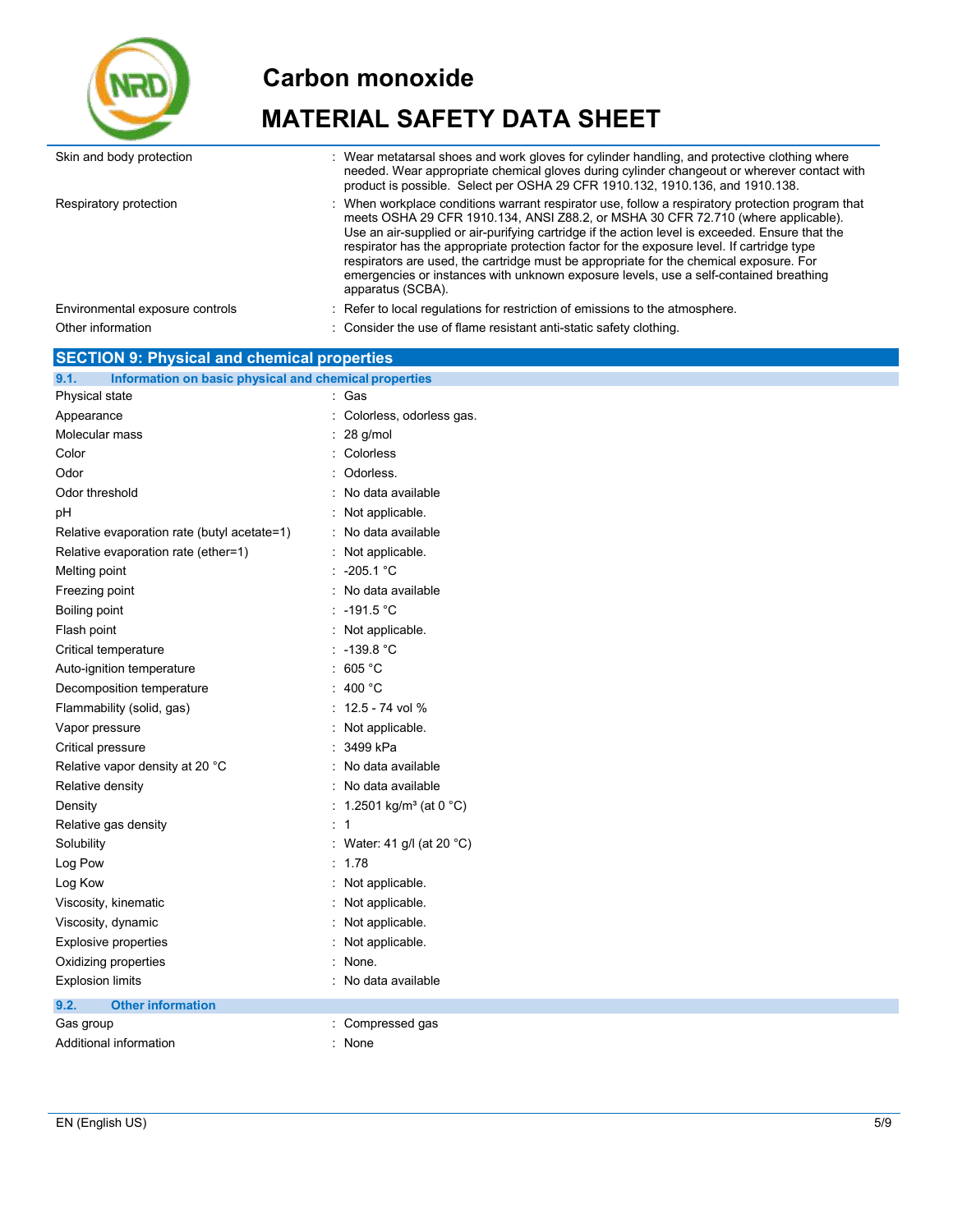

|                 | <b>SECTION 10: Stability and reactivity</b>      |                                                                                                                                           |
|-----------------|--------------------------------------------------|-------------------------------------------------------------------------------------------------------------------------------------------|
| 10.1.           | <b>Reactivity</b>                                |                                                                                                                                           |
|                 |                                                  | No reactivity hazard other than the effects described in sub-sections below.                                                              |
| 10.2.           | <b>Chemical stability</b>                        |                                                                                                                                           |
|                 |                                                  | Stable under normal conditions.                                                                                                           |
| 10.3.           | <b>Possibility of hazardous reactions</b>        |                                                                                                                                           |
|                 |                                                  | May occur. Can form explosive mixture with air. Oxidizing agents.                                                                         |
| 10.4.           | <b>Conditions to avoid</b>                       |                                                                                                                                           |
|                 |                                                  | Keep away from heat/sparks/open flames/hot surfaces. - No smoking.                                                                        |
| 10.5.           | <b>Incompatible materials</b>                    |                                                                                                                                           |
|                 |                                                  | Oxidizing agents, Oxygen, Flammables, Metal oxides, halogenated fluorides, metals in the presence<br>of moisture and/or sulfur compounds. |
| 10.6.           | <b>Hazardous decomposition products</b>          |                                                                                                                                           |
|                 |                                                  | Carbon monoxide will decompose above 752°F (400°C) to form carbon dioxide and carbon.                                                     |
|                 | <b>SECTION 11: Toxicological information</b>     |                                                                                                                                           |
| 11.1.           | Information on toxicological effects             |                                                                                                                                           |
|                 |                                                  |                                                                                                                                           |
| Acute toxicity  |                                                  | : Inhalation:gas: TOXIC IF INHALED.                                                                                                       |
|                 | Carbon monoxide ( \f )630-08-0                   |                                                                                                                                           |
|                 | LC50 inhalation rat (ppm)                        | 1880 ppm/4h                                                                                                                               |
|                 | ATE US (gases)                                   | 1880.000 ppmV/4h                                                                                                                          |
|                 | Skin corrosion/irritation                        | : Not classified                                                                                                                          |
|                 |                                                  | pH: Not applicable.                                                                                                                       |
|                 | Serious eye damage/irritation                    | Not classified                                                                                                                            |
|                 |                                                  | pH: Not applicable.                                                                                                                       |
|                 | Respiratory or skin sensitization                | Not classified                                                                                                                            |
|                 | Germ cell mutagenicity                           | : Not classified                                                                                                                          |
| Carcinogenicity |                                                  | Not classified                                                                                                                            |
|                 | Reproductive toxicity                            | : MAY DAMAGE FERTILITY OR THE UNBORN CHILD.                                                                                               |
|                 | Specific target organ toxicity (single exposure) | : Not classified                                                                                                                          |
| exposure)       | Specific target organ toxicity (repeated         | : CAUSES DAMAGE TO ORGANS (CENTRAL NERVOUS SYSTEM) THROUGH PROLONGED<br>OR REPEATED EXPOSURE.                                             |
|                 | Aspiration hazard                                | : Not classified                                                                                                                          |
|                 | <b>SECTION 12: Ecological information</b>        |                                                                                                                                           |
| 12.1.           | <b>Toxicity</b>                                  |                                                                                                                                           |
|                 | Ecology - general                                | : Classification criteria are not met. No ecological damage caused by this product.                                                       |
| 12.2.           | <b>Persistence and degradability</b>             |                                                                                                                                           |
|                 | Carbon monoxide (630-08-0)                       |                                                                                                                                           |
|                 |                                                  |                                                                                                                                           |

| Persistence and degradability             | Will not undergo hydrolysis. Not readily biodegradable. Not applicable for inorganic gases.   |
|-------------------------------------------|-----------------------------------------------------------------------------------------------|
| <b>Bioaccumulative potential</b><br>12.3. |                                                                                               |
| Carbon monoxide (630-08-0)                |                                                                                               |
| Log Pow                                   | 1.78                                                                                          |
| Log Kow                                   | Not applicable.                                                                               |
| Bioaccumulative potential                 | Not expected to bioaccumulate due to the low log Kow (log Kow $\leq 4$ ). Refer to section 9. |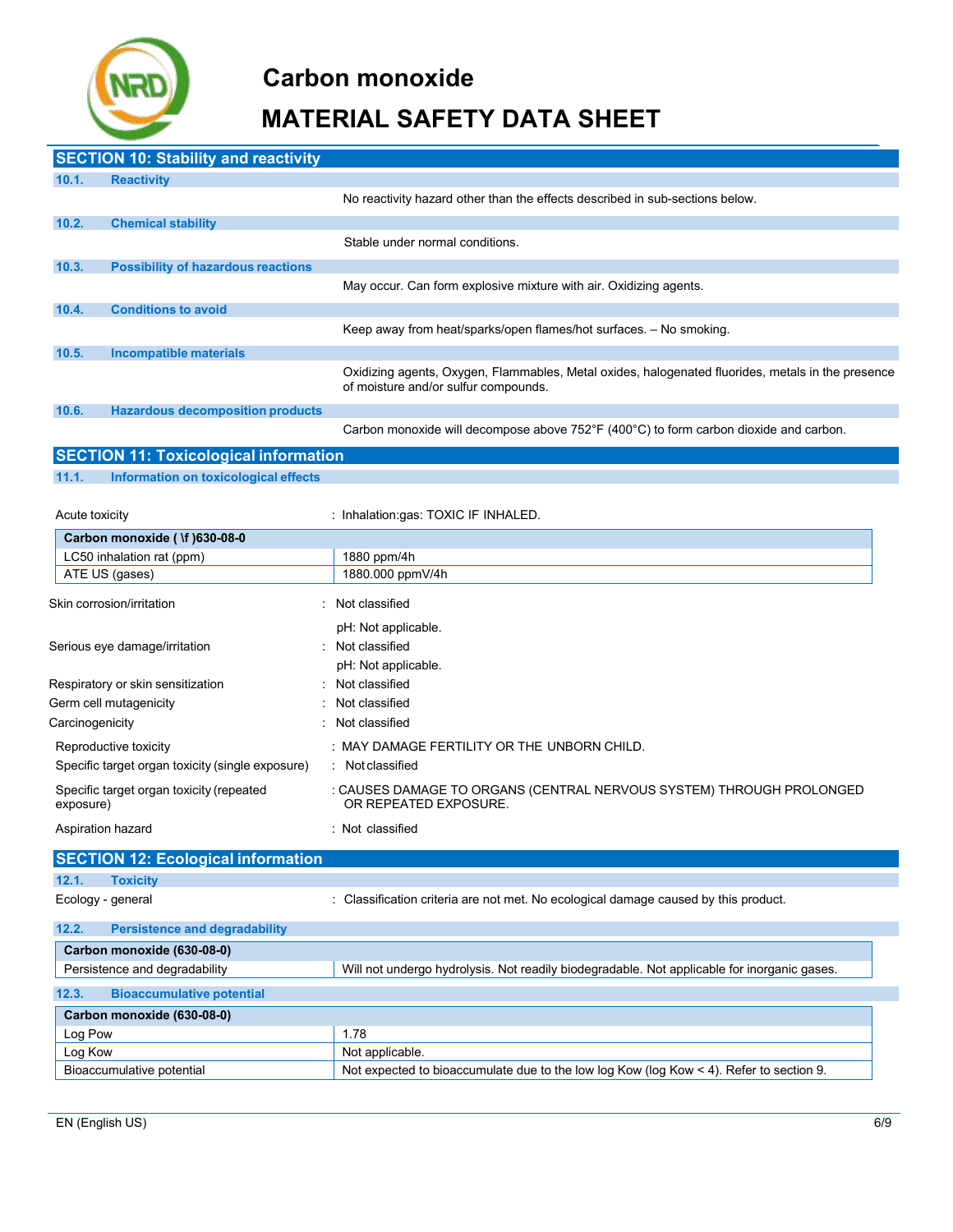

| 12.4.<br><b>Mobility in soil</b>           |                                                                                                                                                                                                  |
|--------------------------------------------|--------------------------------------------------------------------------------------------------------------------------------------------------------------------------------------------------|
| Carbon monoxide (630-08-0)                 |                                                                                                                                                                                                  |
| Mobility in soil                           | No data available.                                                                                                                                                                               |
| Ecology - soil                             | Because of its high volatility, the product is unlikely to cause ground or water pollution.                                                                                                      |
| <b>Other adverse effects</b>               |                                                                                                                                                                                                  |
| 12.5.                                      |                                                                                                                                                                                                  |
| Effect on ozone layer                      | : None                                                                                                                                                                                           |
| Global warming potential [CO2=1]           | : 1.9                                                                                                                                                                                            |
| <b>SECTION 13: Disposal considerations</b> |                                                                                                                                                                                                  |
| 13.1.<br><b>Waste treatment methods</b>    |                                                                                                                                                                                                  |
| Waste disposal recommendations             | : Do not attempt to dispose of residual or unused quantities. Return container to supplier.                                                                                                      |
| <b>SECTION 14: Transport information</b>   |                                                                                                                                                                                                  |
| In accordance with DOT                     |                                                                                                                                                                                                  |
| Transport document description             | : UN1016 Carbon monoxide, compressed, 2.3                                                                                                                                                        |
| UN-No.(DOT)                                | : UN1016                                                                                                                                                                                         |
| Proper Shipping Name (DOT)                 | : Carbon monoxide, compressed                                                                                                                                                                    |
| Class (DOT)                                | : 2.3 - Class 2.3 - Poisonous gas 49 CFR 173.115                                                                                                                                                 |
| Hazard labels (DOT)                        | : Poison Gas                                                                                                                                                                                     |
|                                            | 2.3 - Poison gas                                                                                                                                                                                 |
|                                            | 2.1 - Flammable gas                                                                                                                                                                              |
|                                            |                                                                                                                                                                                                  |
|                                            |                                                                                                                                                                                                  |
|                                            | <b>INHALATION</b><br>HAZARD                                                                                                                                                                      |
|                                            |                                                                                                                                                                                                  |
| DOT Special Provisions (49 CFR 172.102)    | : 4 - This material is poisonous by inhalation (see 171.8 of this subchapter) in Hazard Zone D                                                                                                   |
|                                            | (see 173.116(a) of this subchapter), and must be described as an inhalation hazard under the<br>provisions of this subchapter                                                                    |
|                                            |                                                                                                                                                                                                  |
| <b>Additional information</b>              |                                                                                                                                                                                                  |
| Emergency Response Guide (ERG) Number      | $: 119$ (UN1016); 168 (NA9202)                                                                                                                                                                   |
| Other information                          | : No supplementary information available.                                                                                                                                                        |
| Special transport precautions              | : Avoid transport on vehicles where the load space is not separated from the driver's                                                                                                            |
|                                            | compartment. Ensure vehicle driver is aware of the potential hazards of the load and knows                                                                                                       |
|                                            | what to do in the event of an accident or an emergency. Before transporting product containers:<br>- Ensure there is adequate ventilation. - Ensure that containers are firmly secured. - Ensure |
|                                            | cylinder valve is closed and not leaking. - Ensure valve outlet cap nut or plug (where provided)                                                                                                 |
|                                            | is correctly fitted. - Ensure valve protection device (where provided) is correctly fitted.                                                                                                      |
| <b>Transport by sea</b>                    |                                                                                                                                                                                                  |
| UN-No. (IMDG)                              | : 1016                                                                                                                                                                                           |
| Proper Shipping Name (IMDG)                | : CARBON MONOXIDE, COMPRESSED                                                                                                                                                                    |
| Class (IMDG)                               | $: 2 - \text{Gases}$                                                                                                                                                                             |
| MFAG-No                                    | : 119                                                                                                                                                                                            |
|                                            |                                                                                                                                                                                                  |
| <b>Air transport</b>                       |                                                                                                                                                                                                  |
| UN-No. (IATA)                              | : 1016                                                                                                                                                                                           |
| Proper Shipping Name (IATA)                | : Carbon monoxide, compressed                                                                                                                                                                    |
| Class (IATA)                               | $\therefore$ 2                                                                                                                                                                                   |
| Civil Aeronautics Law                      | : Gases under pressure/Gases toxic under pressure                                                                                                                                                |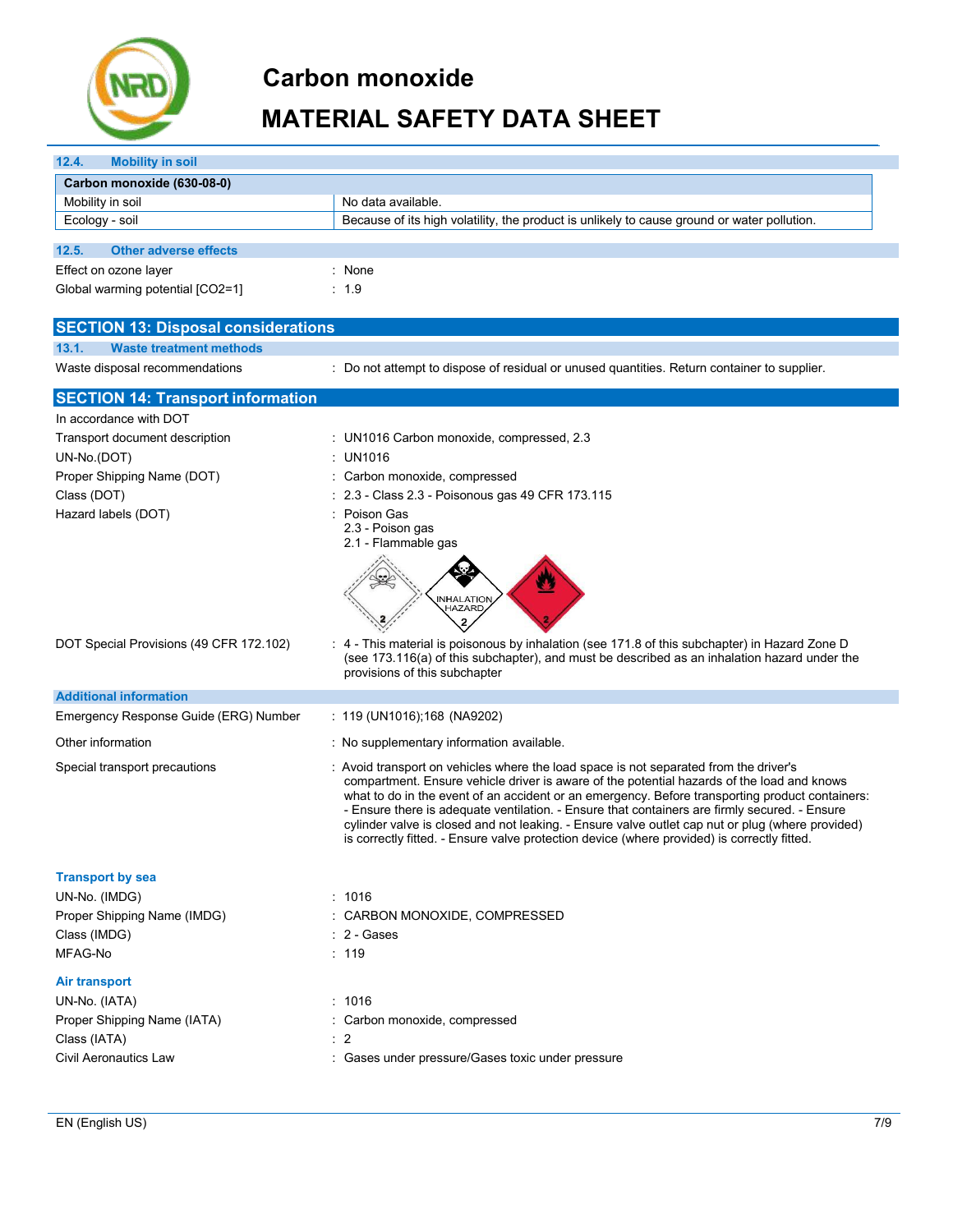

### **MATERIAL SAFETY DATA SHEET**

| <b>SECTION 15: Regulatory information</b>                                                                                                                     |                                                                                                    |  |  |  |
|---------------------------------------------------------------------------------------------------------------------------------------------------------------|----------------------------------------------------------------------------------------------------|--|--|--|
| 15.1. US Federal regulations                                                                                                                                  |                                                                                                    |  |  |  |
| Carbon monoxide (630-08-0)                                                                                                                                    |                                                                                                    |  |  |  |
| Listed on the United States TSCA (Toxic Substances Control Act) inventory                                                                                     |                                                                                                    |  |  |  |
| SARA Section 311/312 Hazard Classes<br>Immediate (acute) health hazard<br>Delayed (chronic) health hazard<br>Sudden release of pressure hazard<br>Fire hazard |                                                                                                    |  |  |  |
|                                                                                                                                                               | All components of this product are listed on the Toxic Substances Control Act (TSCA)<br>inventory. |  |  |  |

This product or mixture does not contain a toxic chemical or chemicals in excess of the applicable de minimis concentration as specified in 40 CFR §372.38(a) subject to the reporting requirements of section 313 of Title III of the Superfund Amendments and Reauthorization Act of 1986 and 40 CFR Part 372.

### **15.2. International regulations**

#### **CANADA**

### **Carbon monoxide (630-08-0)**

Listed on the Canadian DSL (Domestic Substances List)

#### **EU-Regulations**

#### **Carbon monoxide (630-08-0)**

Listed on the EEC inventory EINECS (European Inventory of Existing Commercial Chemical Substances)

#### **15.2.2. National regulations**

### **Carbon monoxide (630-08-0)**

Listed on the AICS (Australian Inventory of Chemical Substances)

Listed on IECSC (Inventory of Existing Chemical Substances Produced or Imported in China)

Listed on the Japanese ENCS (Existing & New Chemical Substances) inventory

Listed on the Korean ECL (Existing Chemicals List)

Listed on NZIoC (New Zealand Inventory of Chemicals)

Listed on PICCS (Philippines Inventory of Chemicals and Chemical Substances)

Listed on the Canadian IDL (Ingredient Disclosure List)

Listed on INSQ (Mexican National Inventory of Chemical Substances)

### **15.3. US State regulations**

| Carbon monoxide(630-08-0)                                              |                                                                                                                                                                                                                                    |
|------------------------------------------------------------------------|------------------------------------------------------------------------------------------------------------------------------------------------------------------------------------------------------------------------------------|
| U.S. - California - Proposition 65 - Carcinogens List                  | No                                                                                                                                                                                                                                 |
| U.S. - California - Proposition 65 - Developmental<br>Toxicity         | Yes                                                                                                                                                                                                                                |
| U.S. - California - Proposition 65 - Reproductive<br>Toxicity - Female | No                                                                                                                                                                                                                                 |
| U.S. - California - Proposition 65 - Reproductive<br>Toxicity - Male   | No                                                                                                                                                                                                                                 |
| State or local regulations                                             | U.S. - Massachusetts - Right To Know List<br>U.S. - New Jersey - Right to Know Hazardous Substance List<br>U.S. - Pennsylvania - RTK (Right to Know) - Environmental Hazard List<br>U.S. - Pennsylvania - RTK (Right to Know) List |

California Proposition 65 - This product contains, or may contain, trace quantities of a substance(s) known to the state of California to cause cancer, developmental and/or reproductive harm